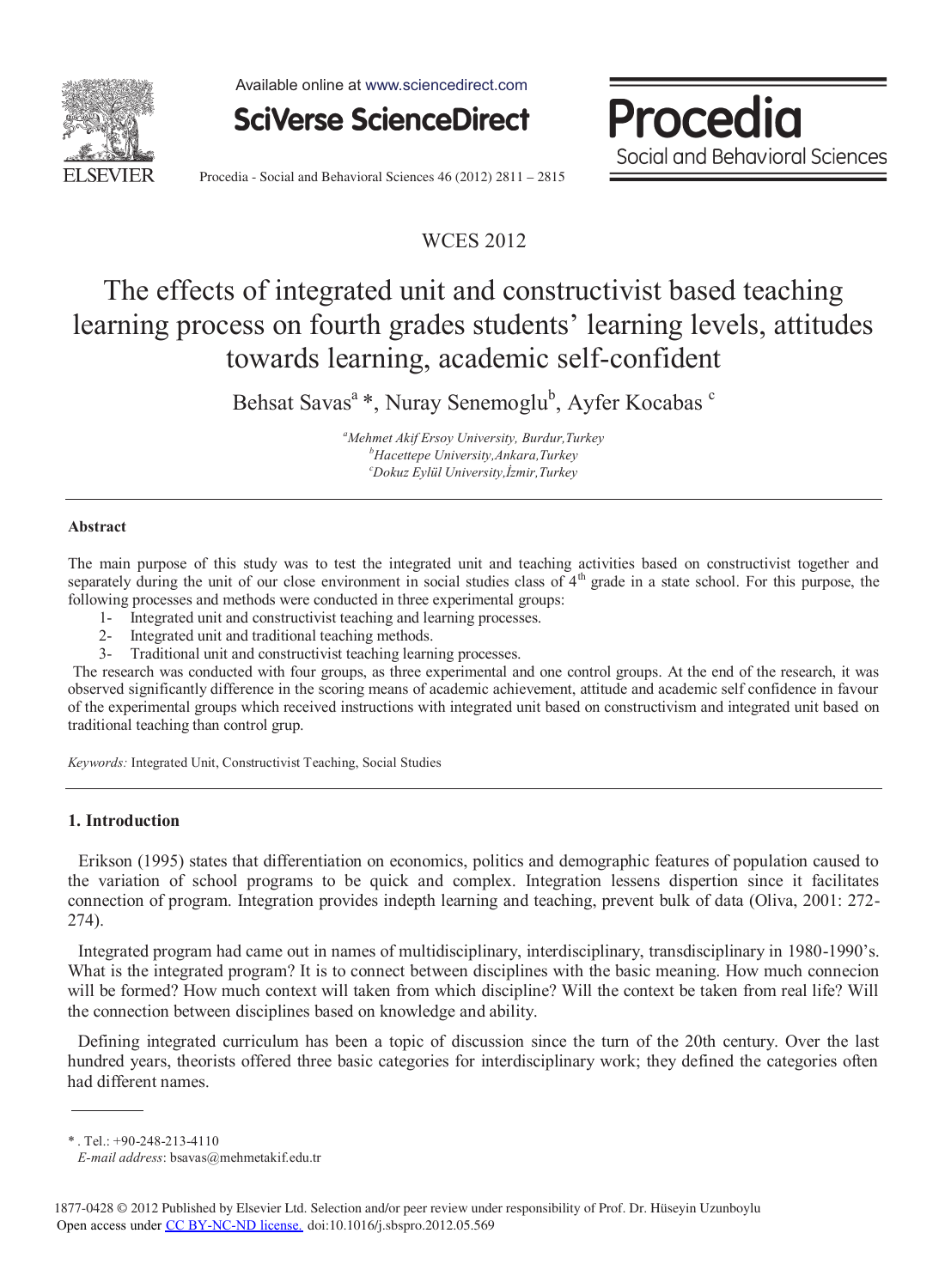- 1- Multidisciplinary integration
- 2- Interdisciplinary integration
- 3- Transdisciplinary integration (Drake & Burns, 2004:8-15)

The qualifications which are being gained to individual by integrated program are these:

- $\bullet$ Getting information
- Obtaining thinking abilities
- Effective communication
- Being sensitive to environment (natural-social)
- Understanding individual and society (empathy)
- Improving individual competence (Ornstein & Hunkins,1998:395-396)

Constructivist learning theory explains what must be learned by students through the lesson of social science in two terms: "What is their level of readiness? (intellectual entrance behaviors)" and "What is the quality of their concern through unit activities? All students want to connect new information with their knowledge and to use physical and intellectual competence in all activities. Vygotsky in his words "with assistance every child can do more than he can do by himself" (Zorillo, 2002:30-32).

Students can develop their attitude about environment they lived by taking part in various activities. They are expected to show interest with emphatic feelings in the people living around and places, to be sensitive to rural and urban areas, to develop attitude towards environmental pollution (Foley & Janikoun, 1996:3-4).

Integrated program is convenient to nature of development. Physical development effects intellectual and social development. This property of development necessitates the integrated program at least (Wishon.,Crobtree & Jones, 1998).

# **2. Method**

The main purpose of this study was to test the integrated unit and teaching activities based on constructivist together and separately during the unit of our close environment in social studies class of  $4<sup>th</sup>$  grade in a state school. For this purpose, the following processes and methods were conducted in three experimental groups:

- 1-Integrated unit and constructivist teaching and learning processes.
- 2-Integrated unit and traditional teaching methods.
- 3-Traditional unit and constructivist teaching learning processes.
- 4-In the control group, traditional unit and traditional teaching processes were conducted.

The integrated unit and teaching and learning activities based on constructivism were developed by the researcher. The unit was integrated by including the social science, science, mathematics, Turkish, painting, music, physical education courses for the 4<sup>th</sup> grade. As constructivist teaching activities group investigations are based on cooperative learning, instructional approaches with discovery and presentation methods and various active learning activities were done. The researcher himself studied as the teacher with all experimental groups and the control group  $(36x3 = 108$  hours of teaching). The statistical analyses used in the research are as follows: Arithmethic Mean, Test.

The pre-and post-test design was used in the research. The research was conducted with four groups, as three experimental and one control groups. One of the groups assigned according to equal possibility was defined as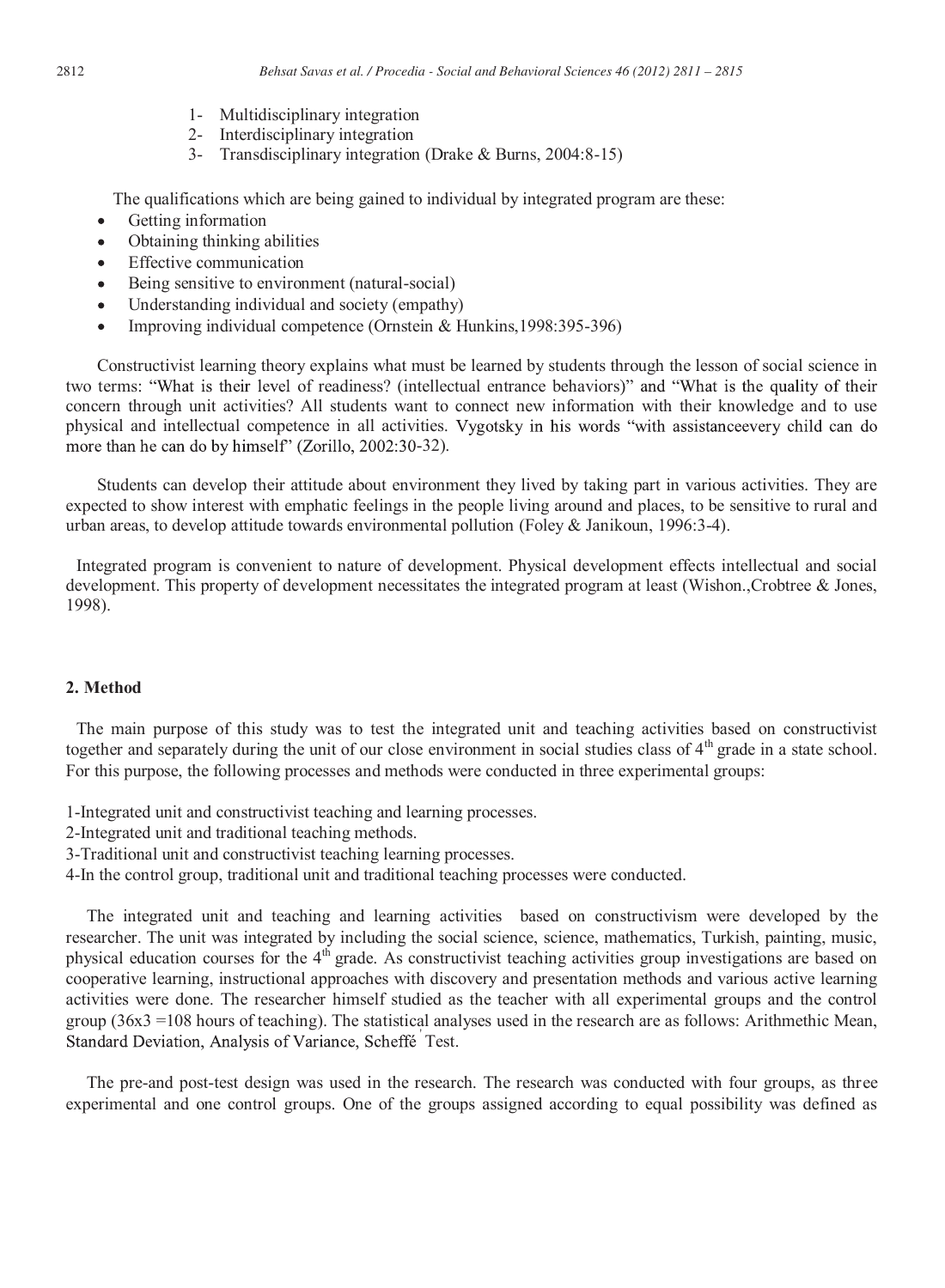control group. The data were gathered by; a) Learning Level Test (Cronbach alpha .81) b) Attitude Test (Cronbach alpha .80) c) Academic Self-Confidence Test (Cronbach alpha .85)

### **3. Findings**

The learning level, attitudes towards learning and academic self-confidence scores of the experimental group and control groups were compared. At the end of the research, it was observed significantly difference in the scoring means of academic achievement, attitude and academic self confidence in favor of the experimental groups which received instructions with integrated unit based on constructivism and integrated unit based on traditional teaching than control group. While the experimental group receiving constructive instruction with traditional unit was differed significantly than the control group regarding academic achievement, there was no significant difference between attitude and academic self confidence.

A one way between group analysis of variance was conducted to explore the impact of groups on levels of post test academic achievement. Subject was divided into four groups according to research groups. There was statistically significance difference at the p<0.5 level in academic achievement scores for the four research groups ( $F_{(3,142)=18.52}$ ) p=.001). The effect size, calculated using eta squared, was .39, as large effect. Post hoc comparisons using the Scheffe test indicated that mean score for group 1 (Mean=21.79 SD=3.41) was significantly different from control group (Mean=14.62 SD=5.25), group 2 (Mean=18.37 SD=3.39), group 3 (Mean=18.75 SD=3.99). Group 2 did not differ significantly from either group 3. Control groups differ significantly from either group 1 or 2 or 3.

A one way between group analysis of variance was conducted to explore the impact of groups on levels of post test attitude. There was statistically significance difference at the p<0.5 level in academic achievement scores for the four research groups ( $F_{(3,142)}$ =122.32 p=.005). The effect size, calculated using eta squared, was .09, as medium effect. Post hoc comparisons using the Scheffe test indicated that mean score for group 1 (Mean=62.05 SD=4.10) was significantly different from control group (Mean=57.90SD=7.33), group 2 (Mean=61.65 SD=4.27), different control group. Group 3 (Mean= 59.97 SD= 4.99) did not differ control groups.

A one way between group analysis of variance was conducted to explore the impact of groups on levels of post test academic self confidence. There was statistically significance difference at the p<0.5 level in academic achievement scores for the four research groups ( $F_{(3,142)}=80.32$  p=.001). The effect size, calculated using eta squared, was .14, as large effect. Post hoc comparison using the Scheffe test indicated that mean score for group 1 (Mean=36.89 SD=3.71) was significantly different from control group (Mean=33.62 SD=4.45), group 2 (Mean=36.91 SD=2.57), different control group. Group 3 (Mean= 35.77 SD= 3.71) did not differ control groups.

#### **4. Conclusion**

In the research learning level had handled as a dependent variable, data get as quantitive intended for attitude to learning and academic self confidence had reviewed and it is concluded that to organize units in such a way that they include both integrated program and constructivist teaching process is more effective on intellectual and sensual development.

Zorillo (2002) states that integration is necessary while forming social science unit. When the integrated program and constructivist learning activities carried out together around theme centered social science lesson, it had observed that success, attitude, academic self confidence increased. Integrated program is carried out from primary to higher education level in success. The researches intended for effectiveness of integrated program in various school and class levels, it is understood that integrated program is efficient by Levin (1995), Wright., Sorrels & Granby (1995), Kieffer (1996), Ford (2000).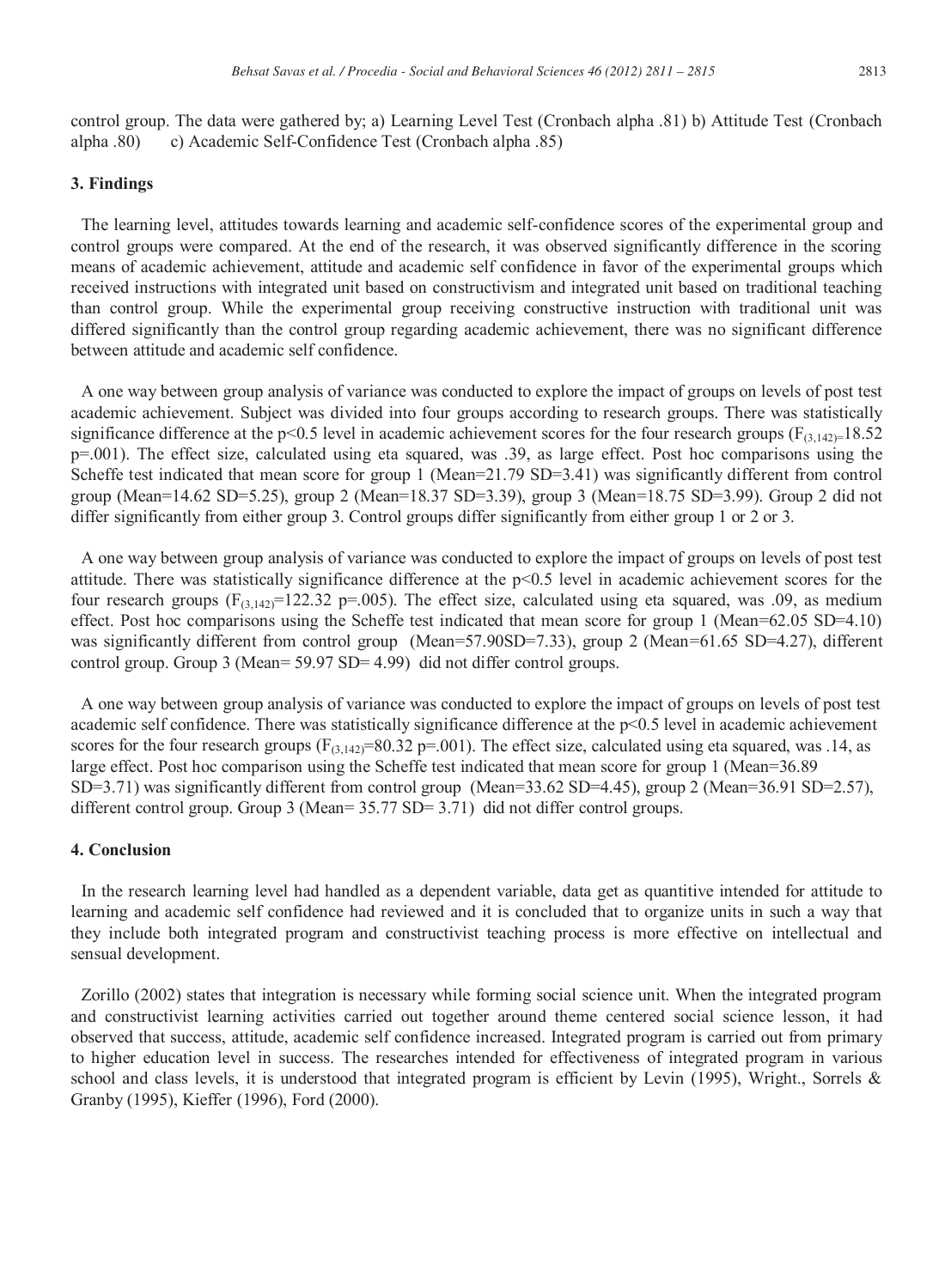Another variable tested in the research is that the effectiveness of constructivist approach on success. Castori & Potter (1996), Lord (1999), Golden (2001), Glover (2002) found that constructivist learning process has a positive effect on student success. The results of this study is also supports related studies intended to success.

There is researchs show that constructivist teaching process is also carried out in success at various class levels as in integrated program. Moussiaux & Norman (1996) stated application rates of constructivist teaching process at primary and high school level. Fauts, Abbott & Baker (2003) observed the application rates of constructivist teaching process in various schools at primary and high school level and stated that the activities contructivist completely are in rate of 17%.

In the research, integrated unit structure developed attitudes of students toward lesson. Forming integrated unit structure by taking into account concern and needs of students and choosing research subjects according to their preference had supported developing positive attitude. It is observed that integrated program develops positive attitude towards learning in the researchs of Doğan (1993), Tican (1996), O'Neal (1998), Doster (2004), either.

Attitude and academic self confidence taking part in sensual features of students are effected from intellectual products. In the result of research development of the most intellectual and sensual products had been came across in the group of Integrated Unit Constructivist Teaching group. Özkan (2001), Guay., Marsh & Boivin (2003), Moore (2005) found a high correlation between academic success and academic self confidence.

When students' ideas intended for unit process examined the students of group which had performed integrated unit and constructivist approach had seen that they enjoyed teaching process, adopted student based approach instead of traditional teaching approach and connected between disciplines. This situation is supported by research results of Loepp (1999), Norman (1997), Lord (1999), Becker (2003).

The parents of students taking part in constructivist teaching groups stated that teaching process should organized in manner that consisting researching-examining, they are happy since students attend to cooperative studies, sensibility to environment of students increased. Providing parent support for integrated program increases student success. Integrated Unit and Constructivist Teaching activities showed that success level of students differs from level of students of other research groups in a meaningful level. The ideas of parents' intended for integrated unit process is supported by the results of researches performed by Ornstein & Hunkins (1998), Nesin &Lounsbury (1999), Bailey (1999), Cockrum (2004).

#### **References**

Bailey, M. L.(2000). Integrated curriculum: what parents tell us about their children's experienc. The Educational Forum. 64 no3 236-42.

- Becker, K.H. (2003). A comparision of students' achievement and attitudes between constructivist and traditional classroom environments in Thailand vocational electronics programs. http://scholar.lib.vt.edu/ejournals/JVER/v29n2/becker.html
- Castori, P.,& Potter, W. (1996). Constructivist teaching methods, student attitudes, and scientific habits of mind:An investigation of relationships. http://education.ucdavis.edu/cress/grants/sample.html
- Cockrum,V. K. (2004). *A cunning hand and cultured mind:an examination of high school graduates who completed an integrated tecnical and academic program.Unpublished doctoral thesis*.University of Maryland. http://www.lib.umi.com/dissertations

*A pilot study the effect of soil conservation unit integrated into 7 th grade junior high school science curriculum*. Unpublished master thesis. Ankara: Ortadoğu Teknik Üniversitesi Sosyal Bilimler Enstitüsü.

- Doster, J .R. J. (2004). *Co. study art education: A study of integrated curriculum. Unpublished doctoral thesis*. The Florida State University School of Visual arts and Dance. http://www.lib.umi.com/dissertations
- Drake, M. S.,& Burns, C. B. (2004). *Meeting standarts through integrated curriculum.* USA: ASCD

Foley, M.,& Janikoun, J. (1996). *The really practical guide to primary geography.* England: Stanley Thornes Ltd.